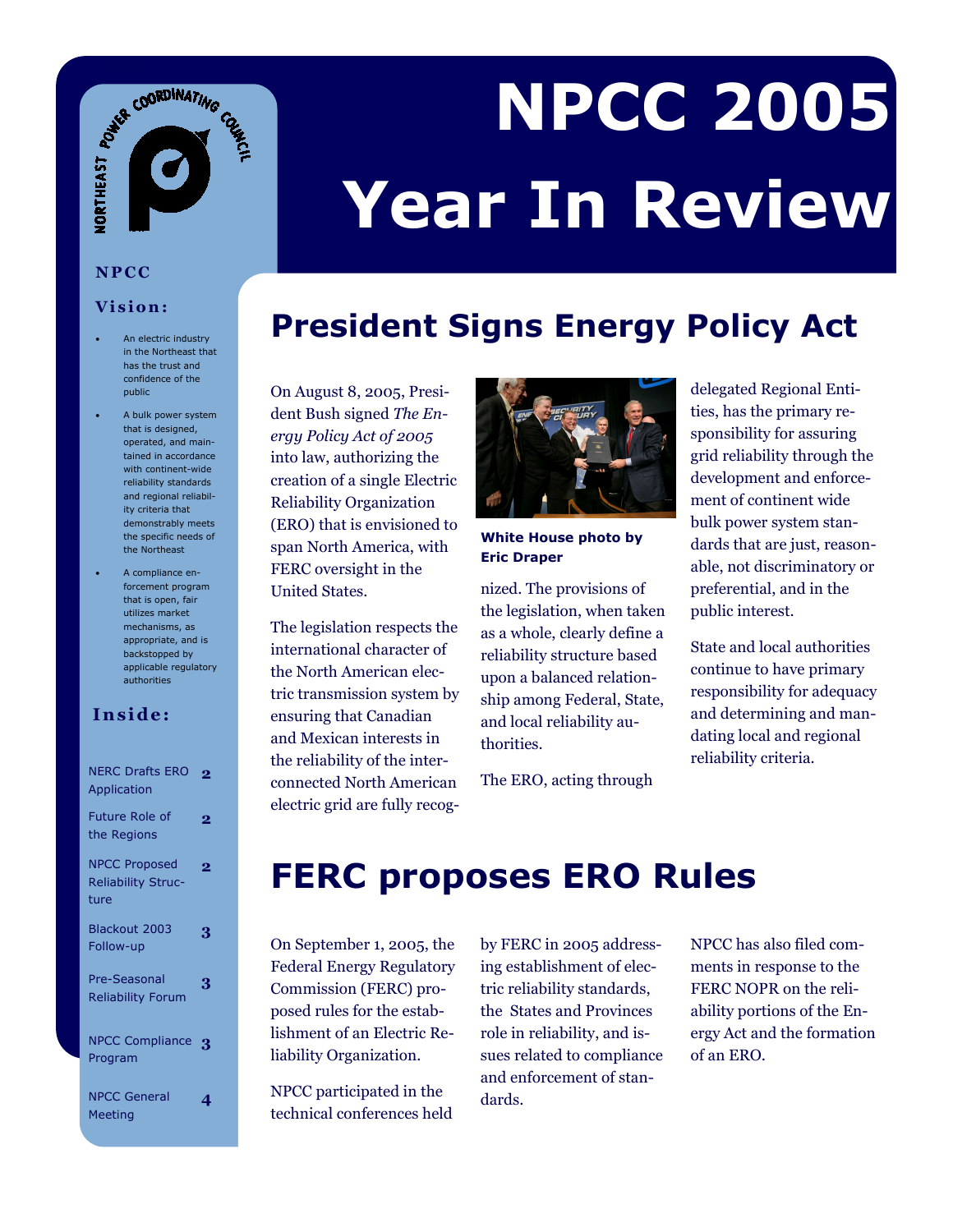Page 2



**Current Reliability Structure** 

*"Regional Council functions provide a comprehensive base for regional reliability."* 



**New reliability structure must recognize the Regional Councils and the ERO as peer organizations** 

## **NERC Drafts ERO Application**

NERC formed a Post-Legislation Steering Committee to guide it in its application to become the ERO and related implementation activities.

Four Task Groups were formed in 2005. NPCC provided the Northeast perspective by participation in the membership, funding, regional delegation agreements and compliance penalties and sanctions Task Groups.

NERC has posted for industry comment its draft application to be certified as the ERO authorized by *The Energy Policy Act of 2005*.

NERC plans to file its formal application in March 2006, within 60 days after FERC issues its final rule establishing the requirements of the ERO.

#### **Future Role of the Regions**

The NERC Regional Managers Committee concluded its follow-up to an examination of the future role of Regional Reliability Councils (RRC), noting that the development of regionally-specific reliability criteria, coordination of planning and operations, assessment of reliability, compliance monitoring and enforcement, among other members services were necessary reliability assurance functions and services.

In addition, with the added delegation of Regional Entities, RRCs would also perform the

vital task of coordinating and combining State and Provincial regulatorybacked compliance responsibility with the US Federal delegated authority for mandatory enforcement of continent-wide standards.

#### **NPCC Proposed Reliability Structure**

NPCC's Chairman, Charles Durkin Jr., outlined a new reliability structure at the 2005 NPCC General Meeting. " The new reliability structure must build upon the present framework, incorporating Federal and State authorities embodied in the legislation, providing for Canadian participation at both the Provincial and Federal level, balancing continental and regional electric reliability.

A structure that recognizes the Regional Reli-

ability Councils and the ERO as peer organizations — each with clear, non-duplicative responsibilities—provides the greatest likelihood of success."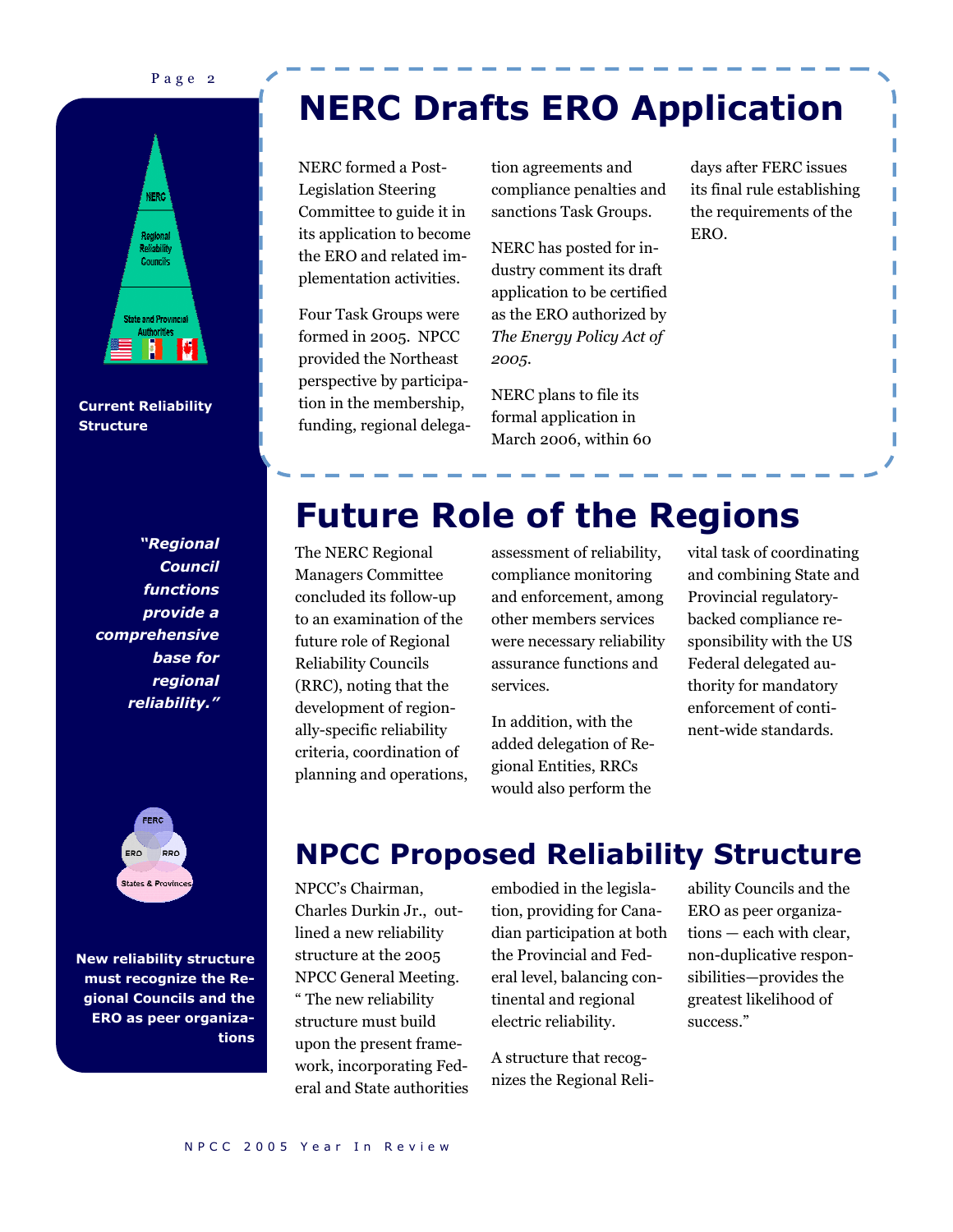#### **Blackout 2003 Follow-up**

All NERC and US—Canada System Outage Task Force blackout recommendations related to NPCC operations were addressed and completed in 2005.

In addition, several NPCC reports were approved in 2005 related to the 2003 Blackout:

• NPCC evaluation of Zone 3 relay operation;

- Assessment of the applicability of undervoltage loadshedding;
- Regional Reactive Power & Voltage Control Practices;
- Whitepaper on limiting propagation of cascading failures; and,
- the NPCC August 14, 2003 Northeast Blackout Study Final Report.

An NPCC Blackout Study Recommendations Working Group was formed to review the conclusions in these reports, in order to coordinate any NPCC follow-up efforts.

NPCC also enhanced its monthly blackout tracking system to incorporate recommendations from the US – Canadian System Outage Task Force Final Report, the NERC Board, and NERC Committees.

*"NPCC conducted both Summer and Winter Pre-Seasonal Reliability Assessments in 2005."* 

I

## **Pre-Seasonal Reliability Forum**

A Pre-Seasonal Reliability Forum was conducted together with a NERC Reliability Assessment Subcommittee audit of the methodologies used by NPCC in its reliability assessments.

The forum included participation by PJM and ECAR.

The NPCC Task Force on Coordination of Planning participated in the audit, which focused on procedures to assess resource adequacy and determine demand and energy forecasts, transmission security analyses, electric/gas interdependency and coordination, reliability impacts of extreme weather and temperature, and reliability impacts of environmental and regulatory programs.

In addition, NPCC summer and winter security and multi-Area probabilistic reliability assessments were conducted in 2005.

#### **NPCC Compliance Program**

The NERC Compliance and Certification Committee concluded a successful audit of the NPCC Compliance Program in 2005. NERC conducted a thorough review of the NPCC program, including its objectivity and effectiveness utilizing the Area compliance activities. Area

quarterly and annual compliance reports were reviewed.

In addition, the NERC Board's Compliance Committee also reviewed NPCC's program from a policy perspective.

NPCC included implementation of the NERC Version "O" standards in its 2005 NPCC Compliance Program, and also incorporated the NERC Reporting and Disclosure Guidelines.

Comprehensive compliance reviews of both the New York and Ontario Areas were completed in 2005.